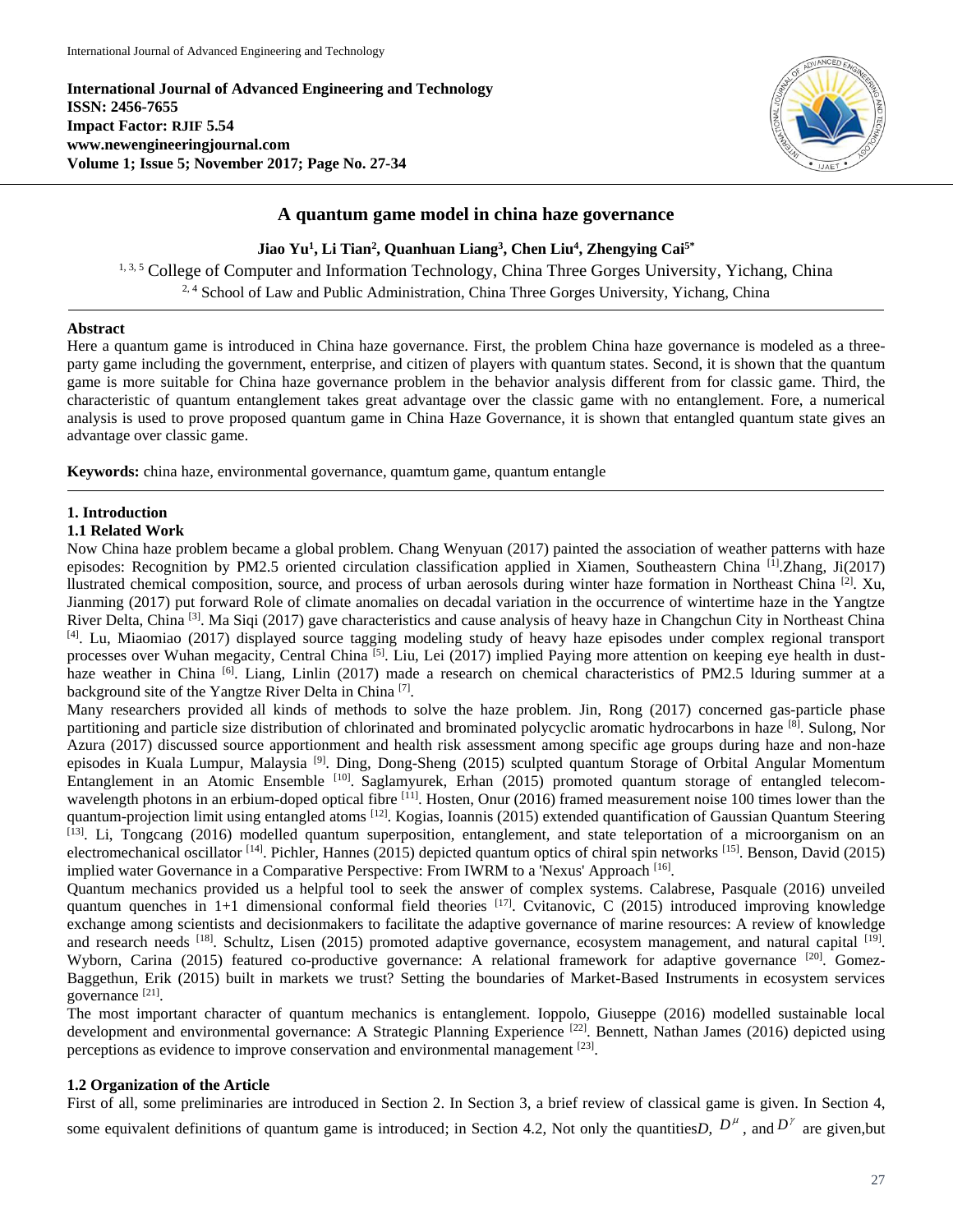also give the proof of the corresponding inequalities in Theorem 1.1; in addition, in Section 4.2, the remaining quantities  $D^{\sigma}$ ,  $D^{\alpha}$ ,

and  $D^{\beta}$  are introduced and the proof of Theorem1.1 is concluded. Throughout Section 4, some example calculations are given to demonstrate the proposed games. In section 5, additional constructions are the main idea : Section 5.1 a partial equivalence between quantum game and rank-one quantum games is [Cooney *et al*. 2011]; in Section 5.2, the rest part of Theorem 1.2 that was not already built in the examples from Section 4 is demonstrated; in Section 5.3, Not only do we study the family  $(P_i)$ , but slso prove Theorem 1.3.In section 6,some brief explanations which connect our results with standard are involved, but, the results around Grothendieck's inequality in the theory of operator spaces is most important. In section 7, directions for future work are recommoned.

#### **2. Quantum Game Model in China Haze Governance**

As mentioned earlier, to a large extent owing to their prefect connection to semidefinite programming and Grothendieck's inequality. Quantum game are easily understood. Unfortunately, it is their simple structure that somewhat limit the kind of behaviors that they can exhibit. For example, as described earlier, in contrast to unentangled strategies, entanglement can offer only a relatively modest advantage. In addition, using a maximally entangled state of relatively small dimension, one is able to achieve the best chance of winning.

*the family*  $(\partial_i)$ . For any  $i \ge 1$ , let  $\partial_i$  be the quantum game where the players are sent one of the two states

$$
|F_1\rangle = \frac{1}{\sqrt{2}} |0\rangle |0\rangle - \frac{1}{\sqrt{2i}} \sum_{k=1}^{i} |k\rangle |k\rangle \qquad |F_0\rangle = \frac{1}{\sqrt{2i}} \sum_{k=1}^{i} |k\rangle |k\rangle + \frac{1}{\sqrt{2}} |0\rangle |0\rangle
$$

each choose with possibility 1/2 by referee and are required to produce answers with even parity if the state is  $|F_0\rangle$ , and odd parity if it is  $|F_1\rangle$ . Orthogonal as the the two states are, how well the players can perform in the game is not a priori clear: how to distinguishcan  $|F_0\rangle$  and  $|F_1\rangle$  *locally*? Interestingly, the reply to this question crucially rely on the resources vested for the players. Theorem 1.1. There exists a polynomial-time algorithm, inputs an explicit description of a quantum game  $\chi$ , outputs two numbers  $D^{\gamma}(\chi)$  and  $D^{\beta}(\chi)$  such that

,

$$
D(\chi) \le D^{\alpha}(\chi) \le D^{\gamma}(\chi) \le 2\sqrt{2}D(\chi)
$$
 and  $D^{\sigma}(\chi) \le D^{\beta}(\chi) \le 2D^{\sigma}(\chi)$ 

In analogy with the classical setting, according to Theorem 1.2, one may take it for grounded that the inequalities  $D^{\sigma}(\chi) \le D^{\beta}(\chi)$ and  $D^{\alpha}(\chi) \le D^{\gamma}(\chi)$  in Equation (1) is equalities in fact aspect. Nevertheless, our second family of games, the games (*P*<sub>*i*</sub>), the properties which are summarized in the following theorem, suggests that equalities do *not* hold in general: in some games,  $D^{\beta}$  is strictly greater than  $D^{\sigma}$  and  $D^{\gamma}$  is strictly greater than  $D^{\alpha}$ .

THEOREM 1.3. There exists a family of games  $(P_i)$  for which the following hold:

$$
\frac{3}{5} = D^{\beta}(P_1) = D^{\gamma}(P_1) > D^{\sigma}(P_1) \ge D^{\alpha}(P_1) > D(P_1) = D^{\mu}(P_1) = \frac{2}{5}
$$

and for all  $i \ge 1$ 

$$
D^{\mu}(P_i) = D(P_i) = \frac{i+1}{2i+1} D^{\gamma}(P_i)
$$
\n(1)

This family of games is linked to the CAR algebra [Bratelli and Robinson 1987, Section 5.2]. As for an unimportant scaling, as presented earlier, the game H1, palying a particularly significant role, can be described concretely as follows. firstly two distinct

integers  $j < m \in \{1,2,3\}$  are picked by the referee uniformly at random, then one of the two states  $\frac{1}{2}$ (| *j*)  $\pm i$  | *m*)) 1 , again uniformly at random, is sent to each player (thus the probability of each of the four possible combinations is 1/4). Only if either  $a \otimes b = 1$  on condition that they were both sent "+" or "-" states or  $a \otimes b = 0$  in the case that they were sent a "+" and a "-" state. the players' answers  $a, b \in \{0,1\}$  are accepted by the referee.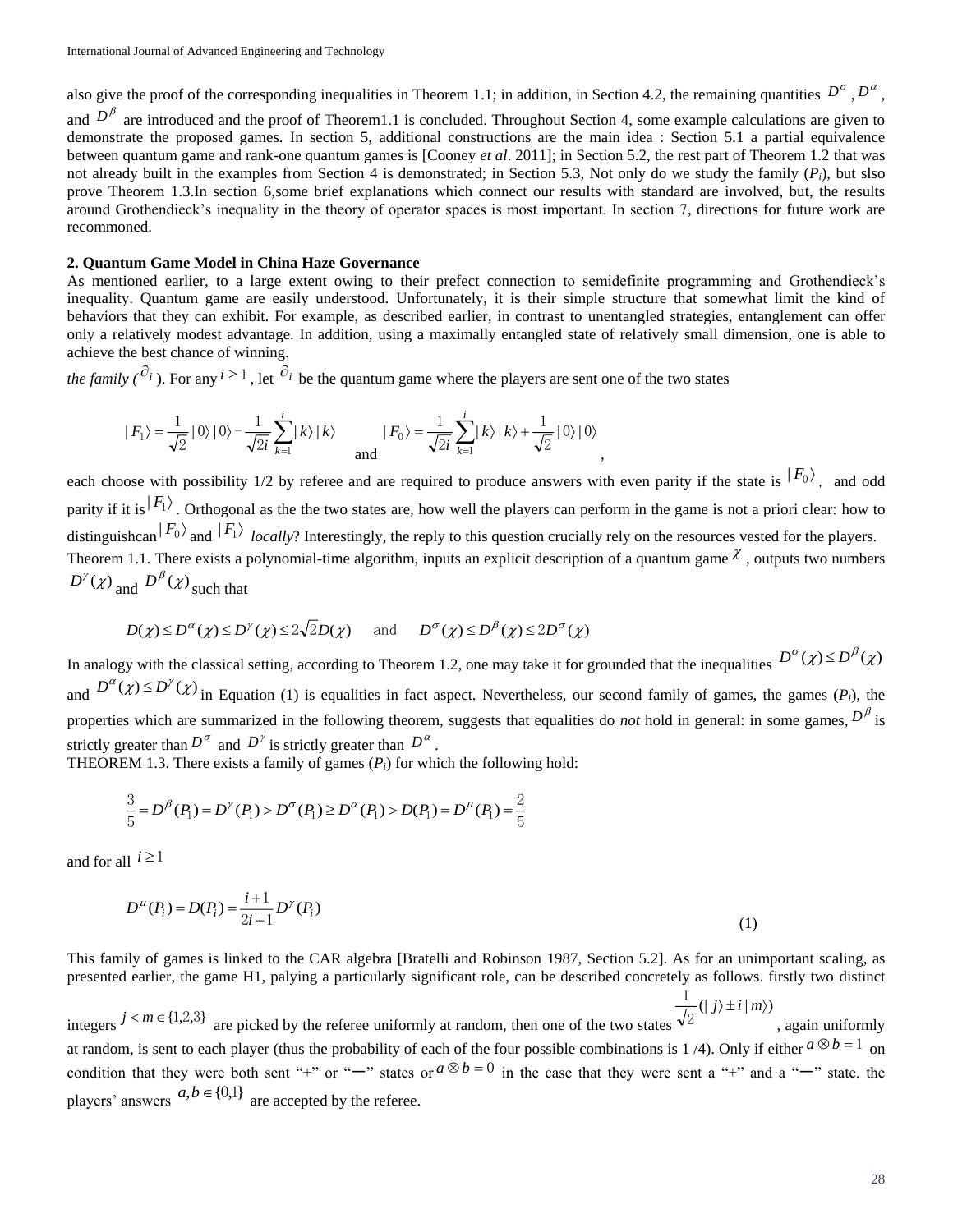### **3. Characteristics of quantum game**

For an integer *i*, we use the notation [*i*] to denote the set {1,...,*i*}. For  $x \in R$ , we let  $sign(\rho) = \rho/|\rho|$  if  $\rho \neq 0$ , and sign(0) = 1.  $\inf_{\mathbf{A}} \rho = (\rho_k) \in \mathbb{R}^i$  or  $C^n$  we let  $\|\rho\|_{\infty} := \max_{k \in [i]} |\rho_k|$ . For vectors  $\rho$ ,  $\theta$ ,  $\mu_i$ , we define their inner producrt  $\langle \rho, \theta \rangle = \sum_i$  $\rho, \theta \rangle = \sum_i \rho_i \theta_i$ and the 1/2

norm  $\|\rho\| = \langle \rho, \rho \rangle$ . *Matrices and norms.*  $P_{\omega_1}$ ,  $P_{\omega_2}$  represents the finite dimensional Hilbert space.  $\delta(P_{\omega_1}, P_{\omega_2})$  is the set of linear operators from  $P_{\omega_1}$  to  $P_{\omega_2}$ , and  $\delta(P_{\omega_1}) = \delta(P_{\omega_1}, P_{\omega_1})$ .  $P(P_{\omega_1})$  is the set of Hermitian operators on  $P_{\omega_1}$ , and Obs( $P_{\omega_1}$ ) is the set of observables, that is, Hermitian matrices whose eigenvalues are in  $\{-1, 1\}$ .  $\lambda_i(K)$  are used to denote  $i \times i$  matrices over a field *K*, and  $\lambda_i = \lambda_i(\mu)$ . For  $\omega_1 \in \delta(P_{\omega_1}, P_{\omega_1})$ ,  $\|\omega_1\|_{\infty}$  is its operator norm (i.e., largest singular value) and  $\|\omega_1\|_1 = Tr\sqrt{\omega_1 + \omega_1}$  its Schatten 1-norm, it is also known as the standard in quantum information.When the operator ACTS on a tensor product of Hilbert space, we do not always specify the ordering of the product of the tensor product. For example, if  $\mu \in \delta(P_A \otimes P_{\omega_2}, P_A \otimes P_{\omega_2})$  $\mu \in \delta(P_A \otimes P_{\omega_2}, P_A \otimes P_{\omega_2})$ ,  $\omega_1 \in \delta(P_{\omega_1}, P_{\omega_1})$ , and  $\omega_2 \in \delta(P_{\omega_2}, P_{\omega_2})$ , we may depict indifferently  $Tr(\mu^+ . (\omega_1 \otimes \omega_2))$  $Tr(\mu^{\texttt{+}}.(\omega_{\texttt{l}} \otimes \omega_{\texttt{2}})) \:_{\text{OT}} Tr(\mu^{\texttt{+}}.(\omega_{\texttt{2}} \otimes \omega_{\texttt{l}}))$  $Tr(\mu^+ \cdot (\omega_2 \otimes \omega_1))$  for the same expression (rigorously, the former).

A *classical game*  $\chi$  of size *n* is specified by n<sup>2</sup> real coefficients  $R = (R_{s,t})_{s,t \in [k]}$  satisfying the normalization condition  $\sum_{s,t=1}^{\infty} |R_{s,t}| = 1$ *s t*  $R_{s,t}$ alization condition  $s,t=1$ <br>  $(s,t) \in [t]^2$  according to the

The rules of the game are as follows. The referee chooses a pair of integers  $(3,1) \in [1]$  according to the distribution  $\{\pi(s,t) = R_{s,t}\}\$ , and sends *s* to the first player, Alice, and *t* to the second player, Bob. After receiving their respective questions, the players have one every answer  $a,b \in \{0,1\}$ . The referee accepts the players' answers if and only if  $(-1)^{a \oplus b} = sign(R_{s,t})$ . Note that the player who sends a uniform random answer will be accepted as a  $1/2\chi$ . The deviation of  $D(\chi)$  is defined as twice the maximum success probability of any player, and the probability of success of the random strategy (in this case, 1/2) can be formally expressed as

$$
D(\chi) = D(R(\chi)) := \max_{\rho_k, \theta_k \in \{\pm 1\}} \left| \sum_{s,t} R_{s,t} \rho_s \theta_t \right| \tag{2}
$$

Notice that the maximum value on the right side can be equivalent over all  $\rho$ ,  $\theta \in R^i$  such that  $\|\rho_{\infty}\|$ ,  $\|\theta_{\infty}\| \leq 1$  (instead of over all  $\rho, \theta \in \{-1, 1\}^i$  ): The maximum value will always be at an extreme value.

### **4. Examples and Discussions 4.1 Rank-One Quantum Game Example**

*Example* 4.13 (*Entangled Bias of the Games* ( $\partial_i$ )). For any *i*, there will be a show for the game  $\partial_i$ , with probability arbitrarily close to 1, it can be won and provided that the players sharing an entangled state in large enough dimension is allowed. From the beginning, in Example 4.5, without any entanglement,  $\hat{c}_1$  still can be won with probability 1. To succeed in the game  $\hat{c}_i$  for universal *n*, in order to reduce to the case  $i = 1$ , the players have to use a specific entangled state. *embezzlement states*<sup>10</sup> falls in the family for any  $d \ge 1$  this state is defined as

$$
|\Gamma_d\rangle:=\frac{1}{\sqrt{d}}\sum_{j=1}^d(|i+1\rangle|i+1\rangle)^{\otimes j}\otimes|F_i^{\alpha}\rangle^{\otimes(d-j)}.
$$

which as a bipartite state  $|\Gamma_d\rangle \in (\mu^{i+1})^{\otimes d} \otimes (\mu^{i+1})^{\otimes d}$  *is easy to find out* with each register in the natural way, through associating one half of each of the states  $\|i+1\rangle\|i+1\rangle$  or  $\|F_i^{\alpha}\rangle$  Take the following strategy for the players in  $\partial_i$  into consideration, defined for any integer *d*. Their private registers in state  $\vert^{O_d}$  is initialized by the players. After their respective message register is received,

*i*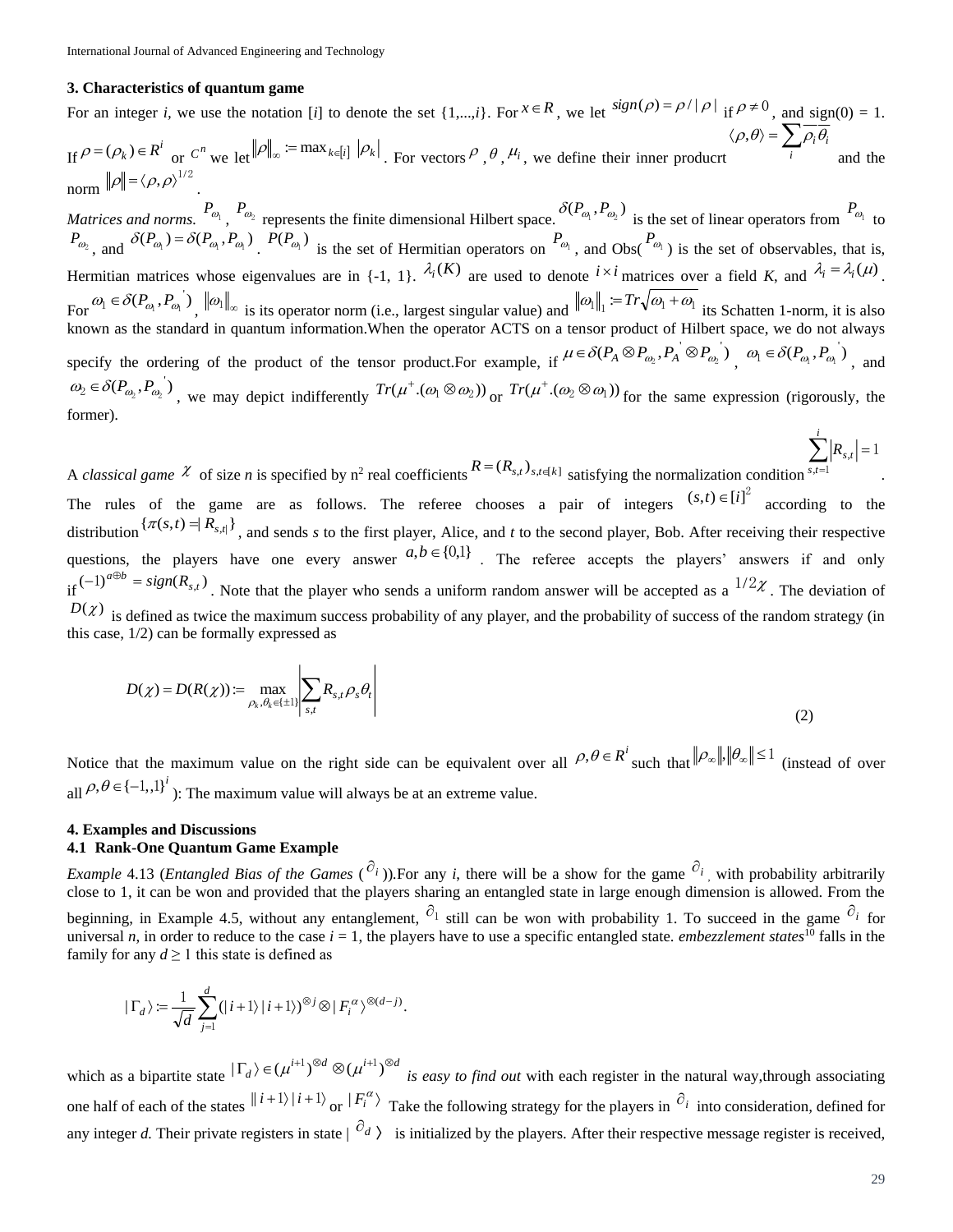which is controlled on the message register not being in state  $|0\rangle$ , They are applied to the unitary transformation corresponding to the left cyclic shift of the  $d+1$  copies of  $\mu^{i+1}$  in their possession, which leads to the transformation

 $(|0\rangle|0\rangle) \otimes |\Gamma_d\rangle \mapsto (|0\rangle|0\rangle) \otimes |\Gamma_d\rangle,$ 

$$
|F^{\alpha}_{i}\rangle\otimes|\Gamma_{d}\rangle\mapsto|i+1\rangle|i+1\rangle\otimes(\frac{1}{\sqrt{d}}\sum_{j=1}^{d-1}(|i+1\rangle|i+1\rangle)^{\otimes j}\otimes|F^{\alpha}_{i}\rangle^{\otimes(d-j)}.
$$

Since the right state has an inner product  $1 - O(1/d)$  with  $|\Gamma_d\rangle$ , not only after the cyclic shift but also up to a partial unitary mapping  $|i+1\rangle \rightarrow |1\rangle$  The player's message register is in a state close to the game  $\partial_1$ . After that, they could apply their great strategy to  $\partial_1$ , in which case people could verify that their probability of being 1-*O*(1/d) in  $\partial_i$ .

In contrast to the untangling situation, in formula (14), relax the upper bound (14), and in most cases, all complex matrices with operator norm will not change the definition of the bias, as shown below.

Formally, an arbitrary (finite-dimensional) Hilbert space *V specifies* a rank-one game  $\hat{\chi}$  of size *i*, which corresponds to the umpire's private space and two unit vectors  $|w\rangle, |l\rangle \in \mu^{i} \otimes \mu^{i} \otimes V$ . The game is as follows. The first ready state  $\langle \wedge \rangle$  in the three register,  $\lambda_{\omega_1}$ ,  $\lambda_{\omega_2}$ , V corresponds to the space  $\mu^i$ , respectively. Register  $\lambda_{\omega_1}$  is sent to Alice and register  $\lambda_{\omega_2}$  is sent to Bob. The players can apply arbitrary unitary operators U, V on their respective message registers and on their own private spaces  $P_{\omega_1}$ ,  $P_{\omega_2}$ , which can be initialized in an arbitrary state  $|F\rangle \in P_{\omega_1} \otimes P_{\omega_2}$ . Registers  $\lambda_{\omega_1}$ ,  $\lambda_{\omega_2}$  will be sent back to the referee by players, and the referee is the person who performs a *rank-one* measurement  $\left\{P^{\phi}, Id - P^{\phi}\right\}$ , where  $P^{\phi} = l \frac{1}{l} \left\{I \right\}$ , in the three registers that the referee owns. If the result of "  $\phi$  " is obtained, the referee will accept it or reject it.

Given a rank-one quantum game  $\hat{\chi} = (|\psi\rangle, |\ell\rangle)$ , think of it the (not necessarily Hermitian) matrix.  $\hat{\lambda} = \hat{\chi}(\hat{\lambda}) = Tr|w\rangle\langle l|$ . The maximum acceptance probability of any entangled players in  $\hat{\mathcal{X}}$  equals is obvious.

$$
D^{\text{vcl}}(\hat{\chi}) = D^{\text{vcl}}(\hat{\lambda}(\hat{\chi})) \coloneqq \sup_{\substack{P_{\text{ov}_1}, P_{\text{ov}_2}: |F\rangle, |r\rangle \in P_{\text{ov}_1} \otimes P_{\text{ov}_2},\\U \in \delta(\mu^i \otimes P_{\text{ov}_1}), V \in \delta(\mu^i \otimes P_{\text{ov}_2})}} |Tr((U \otimes V)(\hat{\lambda} \otimes |F\rangle\langle r|))|^2
$$

where all finite-dimensional Hilbert spaces  $P_{\omega_1}$  and  $P_{\omega_2}$  take over the supremum, unit not only vectors,  $|F\rangle, |r\rangle \in P_{\omega_1} \otimes P_{\omega_2}$  but also  $U \in \delta(\mu^i \otimes P_{\omega_1}), V \in \delta(\mu^i \otimes P_{\omega_1})$ of an operator norm at most 1.

*Lemma 5.3.*  $\hat{\chi}$  can be considered as an arbitrary rank-one quantum game. Then a quantum game  $\hat{\chi}$  is existence such as  $D^{\sigma}(\chi) = (D^{\text{vcl}}(\hat{\chi}))^{1/2}.$ 

Proof. Make  $\hat{\chi} = (|\psi\rangle, |\ell\rangle)$  be a rank-one quantum game of size *i.*  $\hat{\chi}$  is associated to the following quantum game  $\chi$  of size 2*i*. In  $\mathcal{X}$ , one of two possible states are prepared by the referee

$$
| F_{\pm} \rangle := \frac{1}{\sqrt{2}} (| 0 \rangle_{\lambda_{w_1}} | 0 \rangle_{\lambda_{w_2}} | l \rangle_{\lambda_{w_1} \lambda_{w_2} V} \pm | 1 \rangle_{\lambda_{w_1}} | 1 \rangle_{\lambda_{w_2}} | l \rangle_{\lambda_{w_1} \lambda_{w_2} V} )
$$

each with probability 1/2, notice that the message registers in  $\chi$  have one less qubit each than those in *G*, the players' respective message registers are sent by the referee, and their answers are accepted only when 0 is the parity in the case and  $\ket{F_+}$ , was the prepared state and  $|F_{-}\rangle$  was the case in 1. The corresponding competition matrix is

$$
\lambda = \lambda(\chi) = \frac{1}{2} (|00\rangle\langle 11| \otimes Tr_v(|w\rangle\langle l|) + |11\rangle\langle 00| \otimes Tr_v(|l\rangle\langle w|))
$$
  
= 
$$
\frac{1}{2} (|00\rangle\langle 11| \otimes \hat{\lambda} + |11\rangle\langle 00| \otimes \hat{\lambda}^+)
$$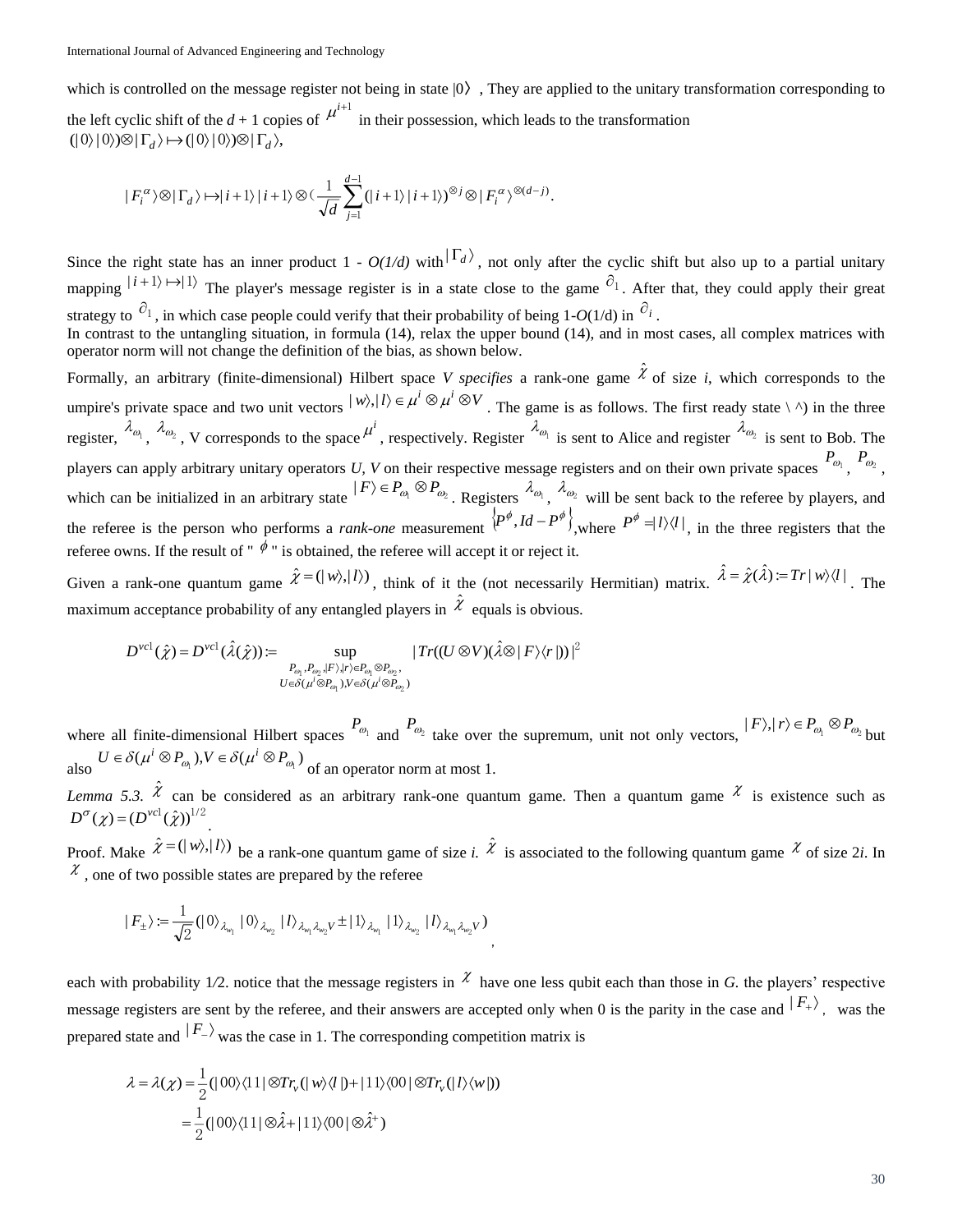According to the type,  $\lambda = \hat{\lambda}(\hat{\chi})$  is the matrix associated to  $\hat{\chi}$ .

 $D^{\sigma}(\chi) \leq (D^{\text{vel}}(\hat{\chi}))^{1/2}$  will be shown first. Make not only  $q > 0$  but also  $(\omega_1, \omega_2 | F)$  a strategy which is for the players of  $\chi$ achieving a bias at least  $(1-q)D^{\sigma}(\chi)$ . Define  $U = (\langle 1 | \otimes Id) \omega_1(\langle 0 | \otimes Id)$ ,  $V = (\langle 1 | \otimes Id) \omega_2(\langle 0 | \otimes Id)$  and  $|r \rangle = |F\rangle$ . After not only *U* but *V* both have a norm at most 1.As a result, a valid assignment to the right-hand side of (20) is formed by the quadruple  $(U, V, |r\rangle, |F\rangle)$ .

$$
D^{\text{vcl}}(\hat{\chi}) \geq |Tr((U \otimes V)(\hat{\lambda} \otimes |F \rangle \langle F |))|^2 = |Tr((\omega_1 \otimes \omega_2)(\lambda \otimes |F \rangle \langle F |))|^2 \geq ((1-q)D^{\sigma}(\chi))^2
$$

Is the resulting value, where the proof of this direction of the inequality by letting  $q \to 0$  is concluded.

 $D^{\sigma}(\chi) \geq (D^{\text{vel}}(\hat{\chi}))^{1/2}$  are remained to show. Make no only  $U, V, |F\rangle$  but also  $|r\rangle$  achieve a value at least  $(1-q)D^{\text{vel}}(\hat{\chi})$  in the Equation (20)'s right-hand side. Assume that if there are no loss of generality that both  $|F\rangle, |r\rangle \in P \otimes P$  for some finitedimensional P. notice that through changing the phase of  $|F\rangle$ , Let's say that the expression in the absolute value is true and nonnegative and this is feasible. While Equation (20) is allowed to use different state  $|F\rangle$ ,  $|r\rangle$ , the definition which is of the bias of a quantum game (Equation (14)) not only reflects their operational interpretation but also calls for both states to be identical. To accommodate for this, a strategy for the players in  $\chi$  which is based on the use of an embezzlement state can be constructed. Letting *d* be a dimension parameter is d ( $d \rightarrow \infty$  is taken the limitation), it is defined as

$$
|\Gamma_d\rangle := \frac{1}{\sqrt{D}} \sum_{j=1}^d b^j |F\rangle^{\otimes j} \otimes |r\rangle^{\otimes (d-j)}
$$

 $=\frac{\langle F|r\rangle}{|\langle F|r\rangle}$  $b = \frac{\langle F | r}{\langle F | r \rangle}$ 

where  $|\langle F | r \rangle|$ is considered to be non-orthogonal states, otherwise  $b=1$ , and the appropriate normalization factor is  $d \le D \le d^2$ . The players share not only  $|F\rangle$  but also  $|\Gamma_d\rangle$ ,  $d+1$  copies of *P* altogether will be given to each player. For the first player's  $d+1$  copies the unitary transformation is  $\tilde{V}$  which is corresponding to a cyclic shift, As same as the first play,  $\tilde{V}$  is for the second player, accompanied by multiplication by a phase  $\tilde{b}$  , so that

$$
\widetilde{U}\otimes\widetilde{V}:|\Phi\rangle|\Gamma_d\rangle\mapsto|F\rangle|\Gamma_d\rangle,
$$

where  $|\Gamma_d\rangle = (1/\sqrt{D})\sum_{j=1}^{d-1}$  $|\Gamma_d\rangle = (1/\sqrt{D}) \sum_{j=0}^{d-1} b^j |F\rangle^{\otimes j} \otimes |r\rangle^{\otimes (d-1)}$  $(1/\sqrt{D})\sum_{j=0}^{d-1}$ *j*  $\left| \Gamma_d \right\rangle = (1/\sqrt{D}) \sum_{i=0}^{d-1} b^j \left| F \right\rangle^{\otimes j} \otimes \left| r \right\rangle^{\otimes (d-j)}$ where  $|\Gamma_d\rangle = (1/\sqrt{D}) \sum_{j=0}^{d-1} b^j |F\rangle^{\otimes j} \otimes |r\rangle^{\otimes (d-j)}$ . Notice that  $||\Gamma_d\rangle - \langle \tilde{\Gamma}_d||^2 \le 4/d$ , thus  $\text{Re}\langle \Gamma_d | \Gamma_d \rangle \ge 1 - 2/d$ . Let  $\omega_1 := 0 \setminus \langle 1 | \otimes (U\tilde{U})^+ |1\rangle \langle 0 | \otimes (U\tilde{U})^+$  and  $\omega_2 := 0 \rangle \langle 1 | \otimes (V\tilde{V$ 

Both  $\mathcal{O}_1$  and  $\mathcal{O}_2$  can be verified and have a norm at most 1, and as the same as Claim 4.14,

$$
D^{\sigma}(\chi) \geq |Tr((\omega_1 \otimes \omega_2)(\lambda \otimes |r\rangle\langle r | \otimes |\Gamma_d\rangle\langle \Gamma_d |))|
$$
  
\n
$$
= \frac{1}{2} |\langle w | \langle r | \langle \Gamma_d | U. \widetilde{U} \otimes V. \widetilde{V} | l \rangle | r \rangle |\Gamma_d\rangle + \langle l | \langle r | \langle \Gamma_d | . \widetilde{U}^+ U^+ \otimes \widetilde{V}^+ V^+ | w \rangle | r \rangle |\Gamma_d\rangle
$$
  
\n
$$
= |\text{Re}(\langle w | r | \Gamma_d | U \otimes V | l \rangle | r \rangle |\langle \Gamma_d | \Gamma_d \rangle)|
$$
  
\n
$$
\geq (1 - \frac{2}{d})((1 - q)D^{\text{vel}}(\hat{\chi}))^{1/2}
$$

Not only take the limit as  $q \to 0$  but  $d \to \infty$  ends the second part's proof of the lemma.

# **4.2 Entangled strategy for quantum game example**

For the sake of the interested reader, this section is concluded with briefly explaining how results appearing in the literature deduce Theorem 6.3. In the left-hand side of Equation (40) is the supremum. The goal is to be reformulated in an equivalent form which can be direct compared with statements that appear in the operator space literature. What we define in the first and main step is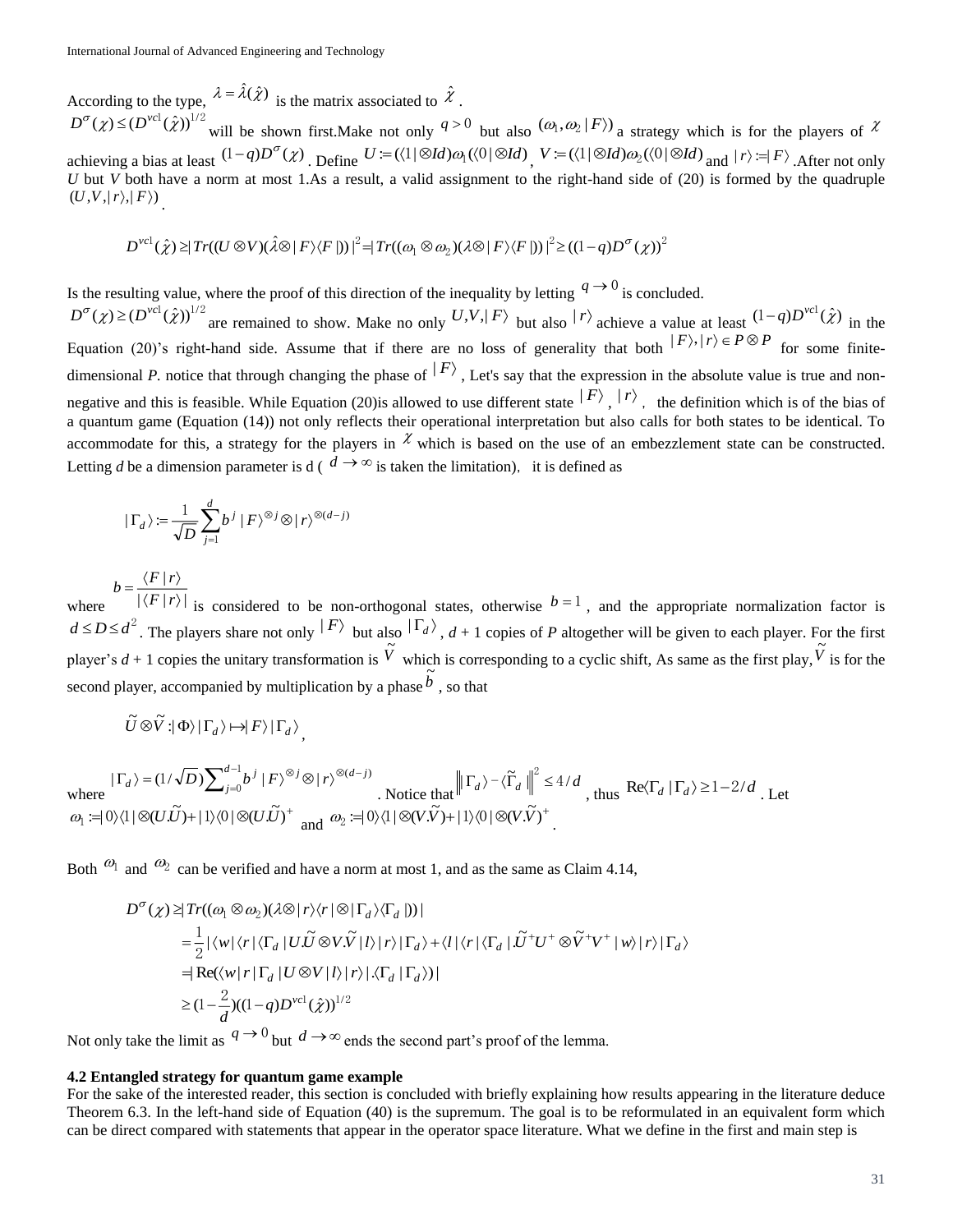International Journal of Advanced Engineering and Technology

$$
\psi = \left\{ \left( \overrightarrow{M_R}, \overrightarrow{M_\mu}, \overrightarrow{N_R}, \overrightarrow{N_\mu} \right) \in \left( \overrightarrow{Mat_d} \left( \mu^i \right) \right)^4 \middle| d \geq 1, \overrightarrow{M_R} \otimes \overrightarrow{N_\mu} = \overrightarrow{M_\mu} \otimes \overrightarrow{M_R} \right\}
$$

and recall that elements of  $\psi$  satisfying Equation (41)take over the supremum in the left-hand side of Equation (40). Denote that supremum by  $\sup^{\psi}$  think over the set

$$
\psi = \left\{ \left( \overrightarrow{M_R}, \overrightarrow{M_\mu}, \overrightarrow{N_R}, \overrightarrow{N_\mu} \right) \in \left( \overrightarrow{Mat_d} \left( \mu^i \right) \right)^4 \middle| d \ge 1, \quad \forall k \in \{1, ..., d\}, \left( \left( \overrightarrow{M_R} \right)_k, \left( \overrightarrow{N_R} \right)_k \right) \text{and} \left( \left( \overrightarrow{M_\mu} \right)_k, \left( \overrightarrow{N_\mu} \right)_k \right) \right\}
$$

*,*

{are non negatively proportional},

Using non negatively proportional we claim that the two associated  $2i^2$ -dimensional complex vectors suit that one is a result of the other with a non negative real number (or, equivalently, that they are based on the similar closed ray). It is not hard to check that  $\psi' \subseteq \psi$ ; hence, if we let  $\sup_{\psi}$  indicate the modified supremum, as appearing in the left-hand side of Equation (40) but now replaced by the elements of  $\psi$  *r* which fit Equation (41), we get that  $\sup_{\psi}$  sup<sub> $\psi$ </sub> this is declared, in fact, an equality. *d*>*i* is supposed at first, as otherwise the *i* is used to append zero coordinates. Now, Fact 6.4 is applied to  $\omega_{11}$  and  $\omega_{12}$  and  $U_1, U_2$ ,

 $\mathbf{R}, \mathbf{D}_1, \mathbf{D}_2$  is regarded as the resulting matrices. The assumption implies that

,

$$
R(D_1 O_{o \times (d - o)})(\omega_{21} U_1)^{+} = R(D_2 O_{o \times (d - o)})(\omega_{22} U_2)^{+}
$$

which, due to  $R$  is of full column rank, implies

$$
\big(\omega_{21}U_{1}\big)^{\!\! \!}(D_{\!0_{(d-o)\times o}}\big) \!\! = \! \big(\omega_{22}U_{2}\big)^{\!\! \!}(D_{\!0_{(d-o)\times o}}\big)_{\!\!\!},
$$

Together with Equation (42), we get

$$
\binom{\omega_{2}U_{2}}{\omega_{2_{1}}U_{1}}\binom{D_{1}}{O_{(d-o)\kappa o}}_{\!=\!}\binom{\omega_{1}U_{1}}{\omega_{2}U_{2}}\binom{D_{2}}{O_{(d-o)\kappa o}}
$$

therefore, since either <sup>D<sub>1</sub></sup> or <sup>D<sub>2</sub></sup> are zero at the same location,  $((\omega_{11}U_1)_i, (\omega_{22}U_2)_i)$  are non negatively proportional when  $k \in \{1,...,o\}$ . For  $k > 0$ ,  $((\omega_{12}U_2)_i, (\omega_{21}U_1)_i)$  are observed as zero. Thus, by taking  $V_1 = U_1U_1$ ,  $V_2 = U_2U_2$  $V_1 = U_1 U_1, V_2 = U_2 U_2$ , the proof can be completed, for the i some tries  $U_1, U_2$ <sup>'</sup> defined as

$$
U_1=\left(\begin{smallmatrix} Id & 0 & o \\ 0 & Id & o \end{smallmatrix}\right),\; U_2=\left(\begin{smallmatrix} Id & 0 & o \\ 0 & 0 & Id \end{smallmatrix}\right)\; \omega_{11} \;\omega_{12}
$$

 $\left[\overline{M}_2, \overline{M}_2, \overline{N}_3, \overline{N}_3\right]$ .  $\left[\overline{M}\overline{B}_2\right]_{\text{H}} = \frac{1}{2}\sum_{k=1}^{n} \sum_{k=1}^{n} \sum_{k=1}^{n} \sum_{k=1}^{n} \sum_{k=1}^{n} \sum_{k=1}^{n} \sum_{k=1}^{n} \sum_{k=1}^{n} \sum_{k=1}^{n} \sum_{k=1}^{n} \sum_{k=1}^{n} \sum_{k=1}^{n} \sum_{k=1}^{n} \sum_{k=1}^{n} \sum_{k=1}^{n}$ where  $o, d \rightarrow o$  are the dimensions of the three column blocks, respectively,  $o, d \rightarrow o$  are those of the row blocks. In order to show that  $\sup_{\psi} = \sup_{\psi}$  as claimed, any tuple  $(\overrightarrow{M_R}, \overrightarrow{M_\mu}, \overrightarrow{N_R}, \overrightarrow{N_\mu}) \in \psi$  is taken and Claim 6.5 is applied with  $\omega_{11}$ ,  $\omega_{12}$ ,  $\omega_{21}$ , and take  $\omega_{22}$  to be the  $i^2 \times d$  matrices whose rows include the vector entries of  $M_R$ ,  $M_\mu$ ,  $N_\mu$ , and,  $N_R$ , respectively. The reason why the condition  $\omega_{1i} \omega_{2i} = \omega_{12} \omega_{22}$  holds is that it is equivalent to  $M_R \otimes N_\mu = M_\mu \otimes N_R$ . There exist two isometries, which is shown by the claim. therefore if one is applied to the vector entries of  $M_R$  and of  $N_\mu$  and the other is appied to the vector entries of  $\overrightarrow{M_{\mu}}$  and of  $\overrightarrow{N_{R}}$ , then in  $\psi$  *is* the resulting tuple  $(\overrightarrow{M_{R}}, \overrightarrow{M_{\mu}}, \overrightarrow{N_{R}}, \overrightarrow{N_{\mu}})$ . Since applying isometries is all we did, not only does the new tuple achieve the same target function but also satisfies the constraint (Equation (41)). Taking the supremumover  $\psi$ , is once again equivalent to the original form is clear.

In the second step, consider the set  $\psi'$  " defined like  $\psi''$  ", in addition, instead of a nonnegative one, *positive* proportionality was required (in other word, one can be obtained from another by multiplication with a positive number). since the goal function and the constraint (Equation (41)) are continual, It is obvious that taking the supremum over  $\psi$  " is again equivalent to the original form.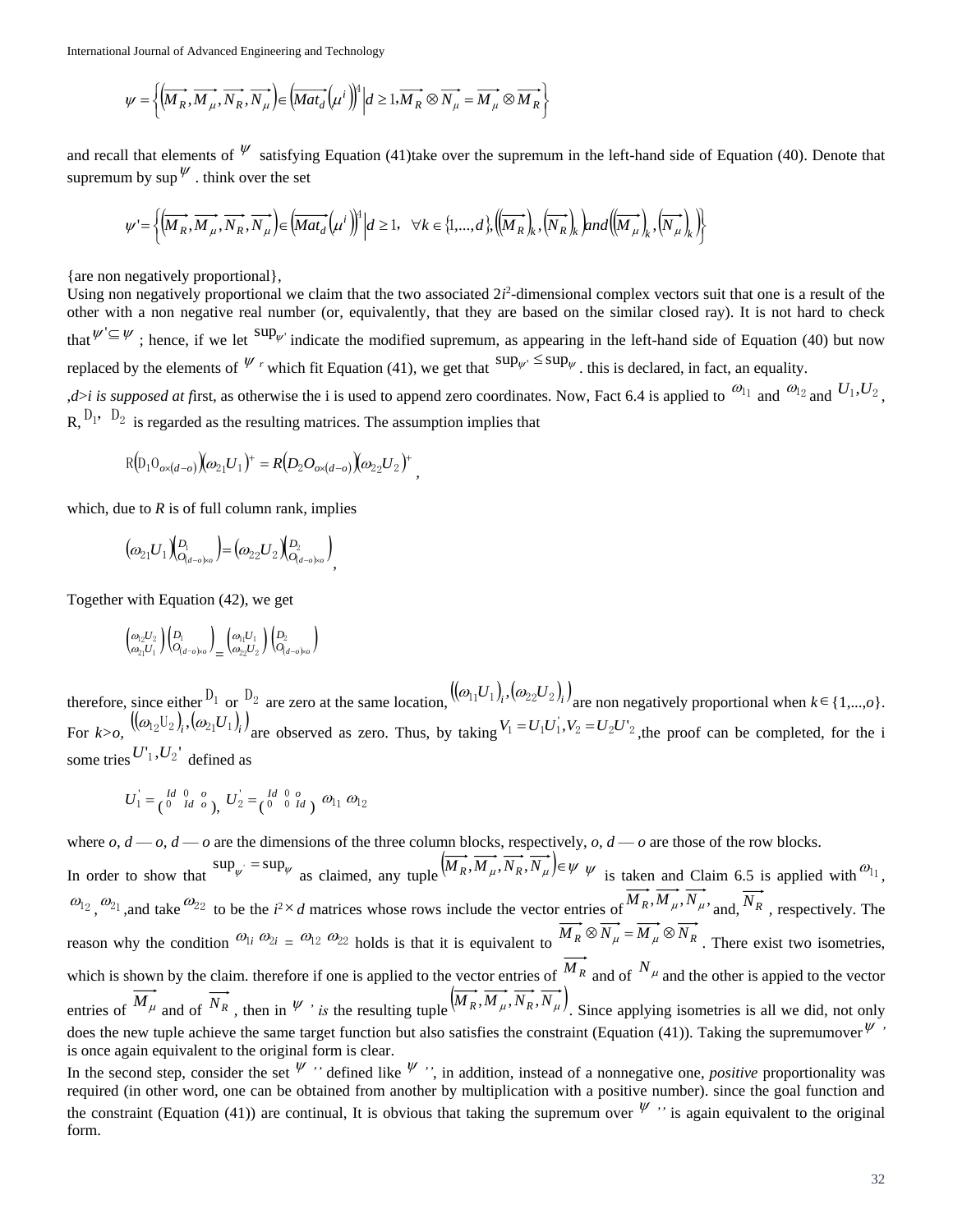Let  $\lambda$  be the matrix which is associated to the game  $\partial_i$ , the singular value decomposition  $|00\rangle\langle F_i^{\alpha}|+\frac{1}{2}|F_i^{\alpha}\rangle\langle00|$  $\frac{1}{2}$ |00) $\langle F_i^{\alpha} | + \frac{1}{2}$  $\lambda = \frac{1}{2} |00\rangle\langle F_i^{\alpha}| + \frac{1}{2} |F_i^{\alpha}\rangle\langle$ as in the

proof of Claim 5.1 is used to get the rank-one quantum game  $\partial_i$  defined by

$$
|w\rangle = \frac{1}{\sqrt{2}} (|00\rangle|0\rangle + |F_i^{\alpha}\rangle|1\rangle) \qquad |l\rangle = \frac{1}{\sqrt{2}} (|F_i^{\alpha}\rangle|0\rangle + |00\rangle|1\rangle)
$$

the fact is  $D^{\sigma}(\partial_i) = 1$ . Moreover, as we will show in Claim 5.6, In order for them to succeed with probability approaching 1 in  $\hat{\sigma}_i$ , it is *necessary to use* unbounded amount of entanglement between the players. In contrast, using a maximally entangled state of dimension *i*. It is not hard to let the rank-one game  $\partial_i$  be won perfectly. Hence, the example also demonstrates that it is not completely avoidable for the use of arbitrarily high-dimensional embezzlement states in the transformation  $\hat{x} \to x$  which is given in the proof of Lemma 5.3.In this section, the proof of Theorem 1.2 is completed. What were shown in Examples 4.5 and 4.9 is the first sequence of equalities. in Example 4.13, there show the equality  $D^{\sigma}(\partial_i)=1$  and the general inequalities  $D^{\sigma} \le D^{\beta}$  and  $D^{\beta} \leq 1$  are followed by  $D^{\beta}(\partial_i) = 1$ , which is proven in Theorem 4.19. Therefore the "moreover" part remains to prove, namely, the probability of the perfect winning will only be achieved in the limit of infinite entanglement.

CLAIM 5.6. Let  $q>0$  be small enough,  $i \geq 2$  and d be an integer. On assumption that  $(\omega_1, \omega_2, |F\rangle)$ , where  $|F\rangle \in \mu^d \otimes \mu^d$ , is regarded as a strategy prepared for the players in the game  $\partial_i$ , achieving a bias at least 1 - *q*. Then  $d \ge i^{\mu/\sqrt{q}}$ , where  $\mu > 0$  is a general constant.

The fact that  $(\omega_1, \omega_2, |F\rangle)$  achieves a bias at least  $1 - q$  in  $\partial_i$  implies, by definition,

$$
Tr_{\mu^{i+1}\otimes\mu^{i+1}}(\langle F | (\omega_1 \otimes \omega_2)(\lambda(\partial_i) \otimes Id) | F \rangle) \models \text{Re}(\langle 00 | \rangle F | (\omega_1 \otimes \omega_2) | F_i^{\alpha} \rangle | F \rangle) \geq (1-q).
$$

the following fact is used, implicit in Leung *et al*. [2008, Section 3]. (Its proof is generated by the Fuchs-van de Graaf inequalities, which let the fidelity be related to the trace norm, and Fannes' inequality, which offers a lower bound on the trace distance between two density matrices according to their different von Neumann entropies.)

*Fact* 5.7. Let *i*, *d* be integers,  $U, V \in \delta(\mu^{i} \otimes \mu^{d})$  arbitrary operators of a norm at most 1, and  $|E\rangle \in \mu^{i} \otimes \mu^{i} | F\rangle \in \mu^{d} \otimes \mu^{d}$  of unit norm. Let *S* be the von Neumann entropy of the reduced density of  $|E\rangle$  on any of the two subsystems, and presume  $\varphi \ge 1$ . Then

$$
1 - |\langle E| \langle F | U \otimes V | 0^i 0^i \rangle | F \rangle|^2 \ge \min \left\{ \frac{1}{4e^2}, \frac{\varphi^2}{16 \log^2(3d)} \right\}
$$

the fact is applied to  $U = \omega_1$ ,  $V = \omega_2$  and  $|E\rangle = |F_i^{\alpha}\rangle$ , by using that the reduced density of the maximally entangled state  $F_i^{\alpha}$  has von Neumann entropy log *i*, we find that the tactics  $(\omega_1, \omega_2, |F\rangle)$  must contented  $q \ge \mu^2 \log^2(i) / \log^2(d)$  for some universal constant  $^{\mu}$  > 0.

#### **5. Conclusions and Further Directions**

This article focused on debataly three-party games' simplest type is called Quantum game. These are three-party, one-round games, and the referee's conduct of the games is limited: each player offers him only a one-bit answer, and he is restricted to make his final decision (accept/reject) based on the parity of the two bits alone.

To count the players' success through their *bias* is habitual*,* defined as twice the difference between the players' success probability and their success probability if they answered all questions randomly in the background of Quantum game. In order to improve the bias over players restricted to sharing a assured type of nonlocal resource cause different quantities of interest. The *unentangled bias*  $D(\chi)$  is the correspondence of the largest possible bias achievable by players restricted to not using any entanglement at all. The *entangled bias*  $D^{\sigma}(\chi)$  is the correspondence of players who may share an arbitrary entangled state. What's more, to consider the *maximally entangled bias*,  $D^{\alpha}*(x)$ , which corresponds to players restricted to sharing a maximally